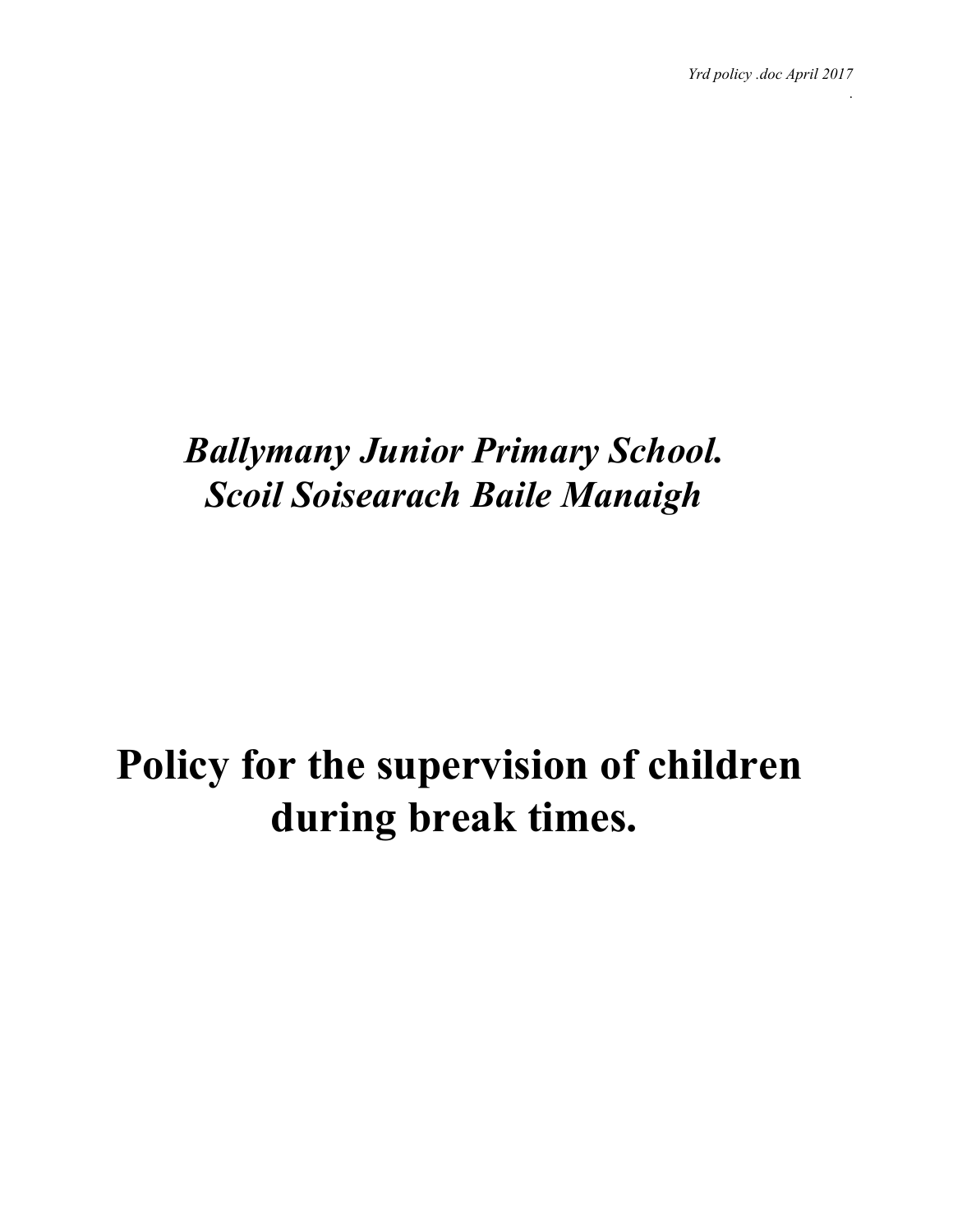#### **Morning Break:**

**10.30 a. m.** Children in all classes are invited to go to the toilet in turn. (work continues as normal)

**10.35 or 11.05 – 11.15a.m.** Teachers on yard duty may go to the staff room and bring back refreshments to their rooms.

**10.45 a.m.** When the bell rings children are dismissed to their yard. In cold weather children must wear their coats.

**All classroom/outside doors are locked** except for rooms 3 and 6 and rooms 12 (11- when skipping is happening in Senior Infants) and 13 which are left open for emergency toilet use during break.

**11.00 a.m.** When the bell rings children in  $1<sup>st</sup>$  and  $2<sup>nd</sup>$  have been taught to watch out for their teacher with raised hand to collect them from the yard. Children from Junior and Senior infants are taught to line up when bell goes. The supervising teacher will remain on the yard until each teacher brings in his or her class after break.

## **Lunch Break:**

**12.25 p.m.** When lunch bell rings all classes eat/drink as part of SPHE time in the classroom for ten minutes..Children are invited to go to the toilet.

**12.35 p. m.**. When the bell rings children are dismissed to their yard. In cold weather children must wear their coats.

- 1. **All classroom/outside doors are locked.** Rooms 3 and 6 and rooms 12 (11) and 13 are left open for emergency toilet use during break.
- 2. Children not finished eating may bring portable edibles onto the yard. It is not permitted to bring bottles, cartons, and yoghurts onto the yard. During the month of September no food is allowed on yard due to high volume of wasps. Allergies will be dealt with on an individual needs basis
- 3. Two buddies from second class will be assigned to each of the Junior Infant classes. Buddies who help the younger children at lunchtime liaise closely with the class teachers before the children go out. After that they are to liaise closely with the teacher on the yard.
- 4. In an emergency, the teacher on the yard will send the child in question with a class buddy to the staff room.
- 5. Serious accidents (see 9 below) will be dealt with in the Science room. When Sadie ( The SNA with first aid assignation) is on yard duty Bryan, Eileen or Maria will administer to first aid. The class teacher should be informed by the supervising teacher if a child on the yard has an accident. Teacher on yard tends to minor cuts on the yard, perhaps bring an over the shoulder bag with basic first aid items? The teacher on yard will relay any information deemed necessary to the class teacher
- 6. No more than two children will be accommodated at one time in the room. In the event of there being more than two children hurt in the room another adult will be sent for.
- 7. In the event of an accident the teacher on yard duty will fill in an accident report on Aladdin in collaboration with the teacher in charge of accidents.
- 8. If a child urgently needs to use the toilet during yard time the teacher will allow them in through the doors to rooms:
	- a. 3 and 6 on the  $1<sup>st</sup>$  and  $2<sup>nd</sup>$  class yard and or
	- b.  $12 \& 13$  on the Infant yards.
- 9. If a serious accident occurs then the parents will be informed. In the event that the child needs immediate care the parents will be contacted immediately. A medical doctor will be sent for or the child brought to a surgery if necessary also. Parents give permission for such a course of action when they apply to the school.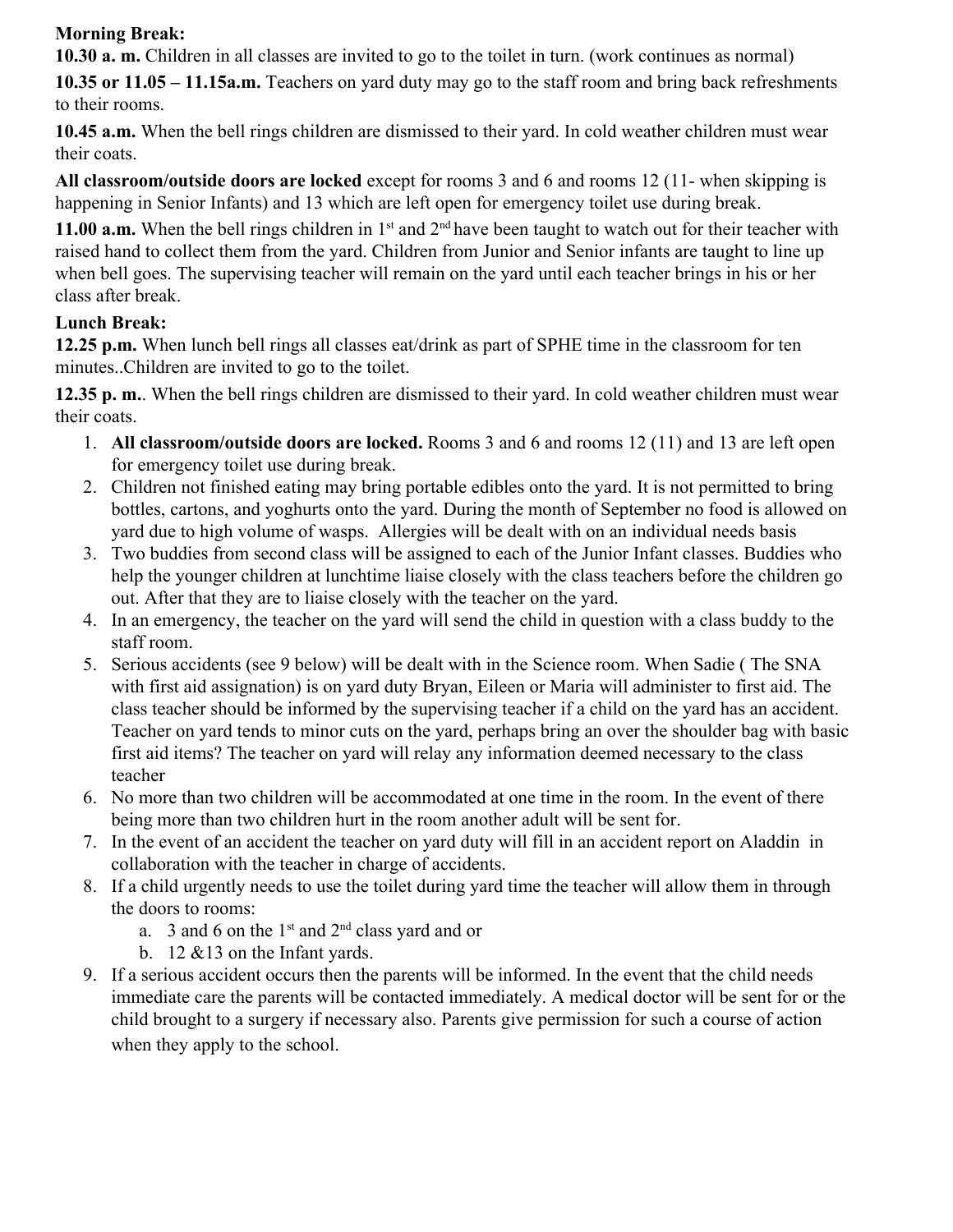# **Weather Contingency:**

#### On days when children are kept inside the teachers will be on duty in the classrooms for their zones.

If there is a concern about the weather in regard to whether it is too cold or too wet to let the children out then it is the responsibility of the **deputy principal** to make the decision as to whether or not the children can be let out. It is important that teachers be given the chance to prepare an activity for the children to be constructively occupied if they have to remain inside. The following was agreed as the course of action:

**10.30 a.m.** The decision will be made by the **deputy principal** and if the children are staying in it will be announced before 10.35 a.m.

**12.20 p. m.** The decision will be made by the deputy principal and it will be announced before 12.25 p.m.

Ideally children should get a period on the yard every day. If there is a change of weather during the big break which would facilitate the children getting out then the teachers on the zones will allow the classes out on the yard.

#### **Change in Weather while children are on the yard:**

If the weather changes suddenly for the worse while the children are on the yard the teacher on duty will alert the staff and the children will make their way to their classrooms while their teacher returns to the room. Teachers on hearing the alert will go directly to their classes and set up activities for the children. They can then resume their break.

#### **Appropriate behaviour on the yard.**

- 1. Play on the yard can be lively and fun but there must always be consideration for other children.( For further details in this regard see Behaviour Management Policy)
- 2. The teacher on yard duty will correct unacceptable behaviour\* and issue a verbal warning.
- 3. Children misbehaving can be given 'time out' for periods of not more than 10 minutes depending on the seriousness of the misbehaviour. 'Time outs' will be taken beside a window.
- 4. The class teacher of the child must be informed of incidents of unacceptable behaviour. Whether or not to record the incident of minor misbehaviour will be at the discretion of the class teacher.The teacher on yard (not the children) will relay any information relating to incidents as deemed necessary to the class teacher
- 5. For repeated serious unacceptable behaviour children will be sent to the principal and the misbehaviour will be noted on Aladdin

\* The teacher on duty will be the judge of what constitutes acceptable or unacceptable behaviour. Unacceptable behaviour will always include but will not be limited to the use of physical force by one child on another; kicking, punching hitting or pinching any other child on any part of their anatomy, teasing, name calling, and the use of inappropriate language.

#### **When Class Teacher is absent and children are divided**

In general, Junior and Senior infants are divided across the remaining seven infant classes. 1<sup>st</sup> and 2<sup>nd</sup> classes are divided across the remaining  $1<sup>st</sup>$  and  $2<sup>nd</sup>$  classes.

During yard children who have been allocated to another class will return to their own yard at break time. It is the responsibility of the class teacher to ensure that all children have returned to their class after the break.

See policy on '**Contingency and sub cover for supervising classes'** when class teacher is absent